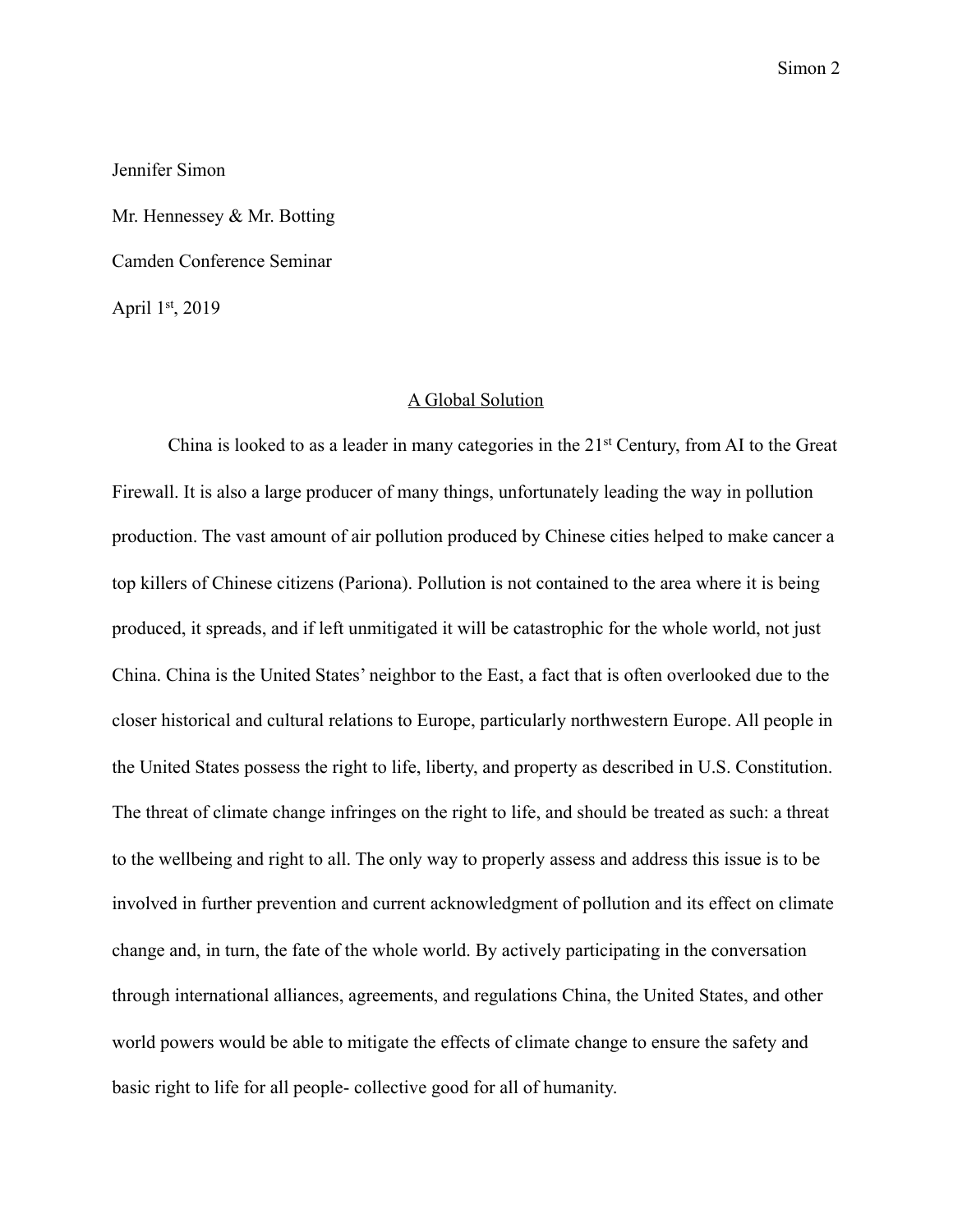One such international treaty that works towards a collective good is the Paris Climate Agreement (PCA). The PCA is available in many languages like: English, Chinese, Russian, French, Arabic, and Spanish. The document specifically targets all the major players on the world stage because climate change is a global issue. Within the twenty-five pages it sets up a specific plan of mitigation through global efforts in which it very specifically states that it is the duty of "developed country parties" to assist "underdeveloped country parties" in the effort to minimize the effects of climate change. The United States opposition to the PCA is a big deal. By removing themselves from the conversation, the United States takes the position which enforces the idea of climate change not being a global problem. This is wrong. A parallel that can be drawn from American history is when President Roosevelt spoke at a press conference on December 17<sup>th</sup>, 1940 to advocate for the Lend-Lease Act of World War II. His fire-hose analogy can apply to this situation nearly eighty years later:

"Suppose my neighbor's home catches fire, and I have a length of garden hose four or five hundred feet away. If he can take my garden hose and connect it up with his hydrant, I may help him to put out his fire. Now, what do I do? I don't say to him before that operation, 'Neighbor, my garden hose cost me \$15; you have to pay me \$15 for it.' What is the transaction that goes on? I don't want \$15--I want my garden hose back after the fire is over. All right. If it goes through the fire all right, intact, without any damage to it, he gives it back to me and thanks me very much for the use of it. But suppose it gets smashed up--holes in it--during the fire; we don't have to have too much formality about it, but I say to him, 'I was glad to lend you that hose; I see I can't use it any more, it's all smashed up.' He says, 'How many feet of it were there?' I tell him, 'There were 150 feet of it.' He says, 'All right, I will replace it.' Now, if I get a nice garden hose back, I am in pretty good shape" (Roosevelt).

 While in this specific speech Roosevelt is speaking of lending arms to Great-Britain during WWII, it can wholly apply to the mitigation of pollution and climate change. Article IX of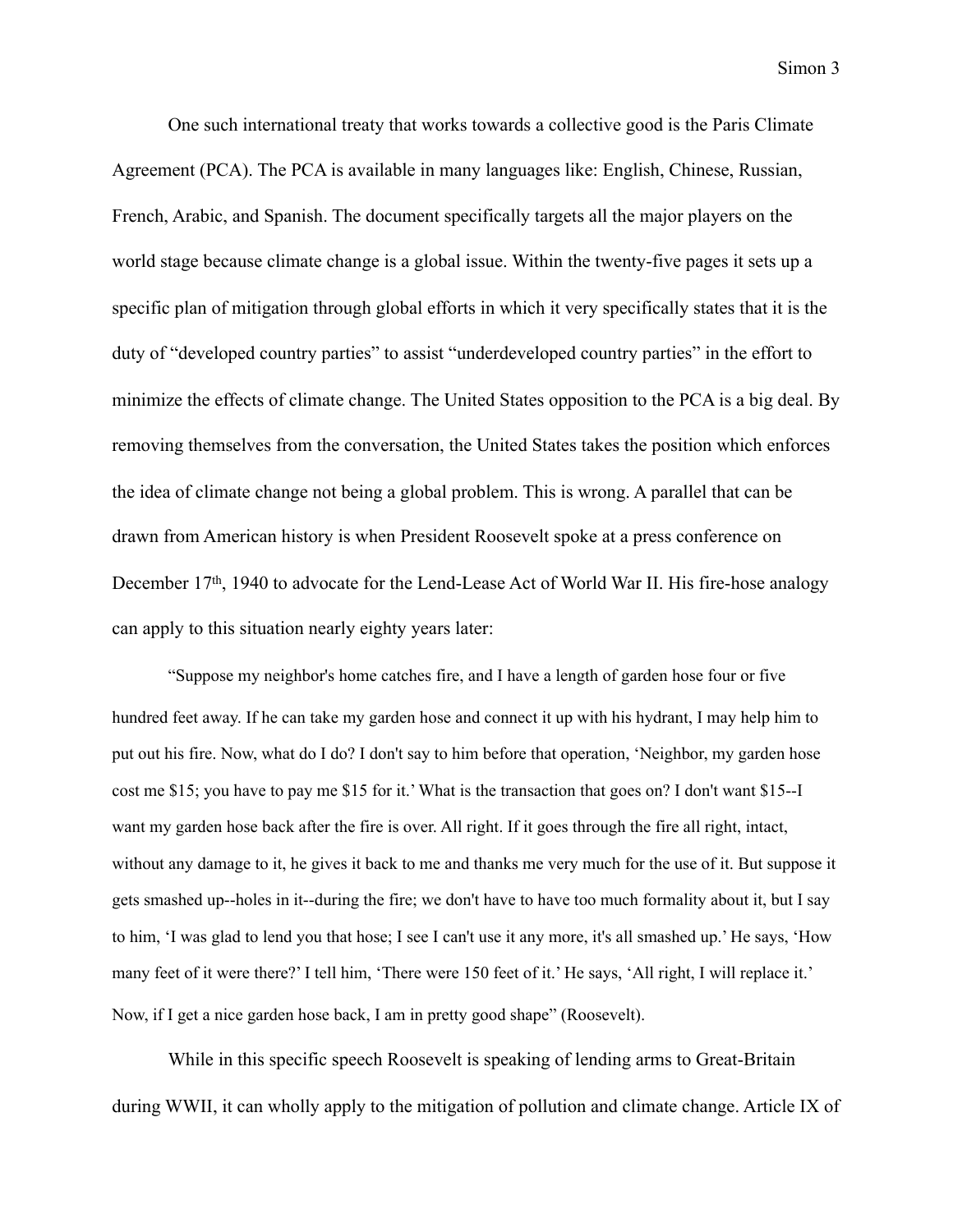the agreement specifically outlines the role of developed countries and their assistance to underdeveloped countries. It emphasizes the role of public funds and providing aid to countries that are "particularly vulnerable to the adverse effects of climate change". This no doubt is in reference countries like the Maldives who a facing the threat of rising sea levels, and can arguably include China (Paris Agreement).

 In December, in response to the "yellow-vest" riots in France, President Trump tweeted that he believed that the American taxpayer should not need to "pay to clean up other countries' pollution" (Trump). Chinese pollution will spread, it is only a matter of time. It is within the selfish aspiration of the American people and government to advocate and actively work towards mitigating pollution and climate change. The French President, Emmanuel Macron, agrees with President Trump that the PCA is "deeply flawed" (McDonald). However, France still signed the agreement. France is still actively participating in the conversation so that they have a say in its development; the U.S. is not. It's leadership left the conversation and therefore gave up their position to make the agreement work towards American goals on climate mitigation.

 In Article X, Section V, the Paris Climate Agreement states as follows, "Accelerating, encouraging, and enabling innovation is critical for an effective, long-term global response to climate change and promoting economic growth, and sustainable development". It is no secret that China is leading the way in technological innovation. The topic of innovation was one if, if not the most, talked about thing at the 2019 Camden Conference Seminar. By supporting the need for green technology and environmentally friendly innovation, China may be able to reduce their contribution to air pollution and climate change. In her speech at the conference Elizabeth Economy briefly mentions the Four C's, an outline for U.S. relations with China. The Four C's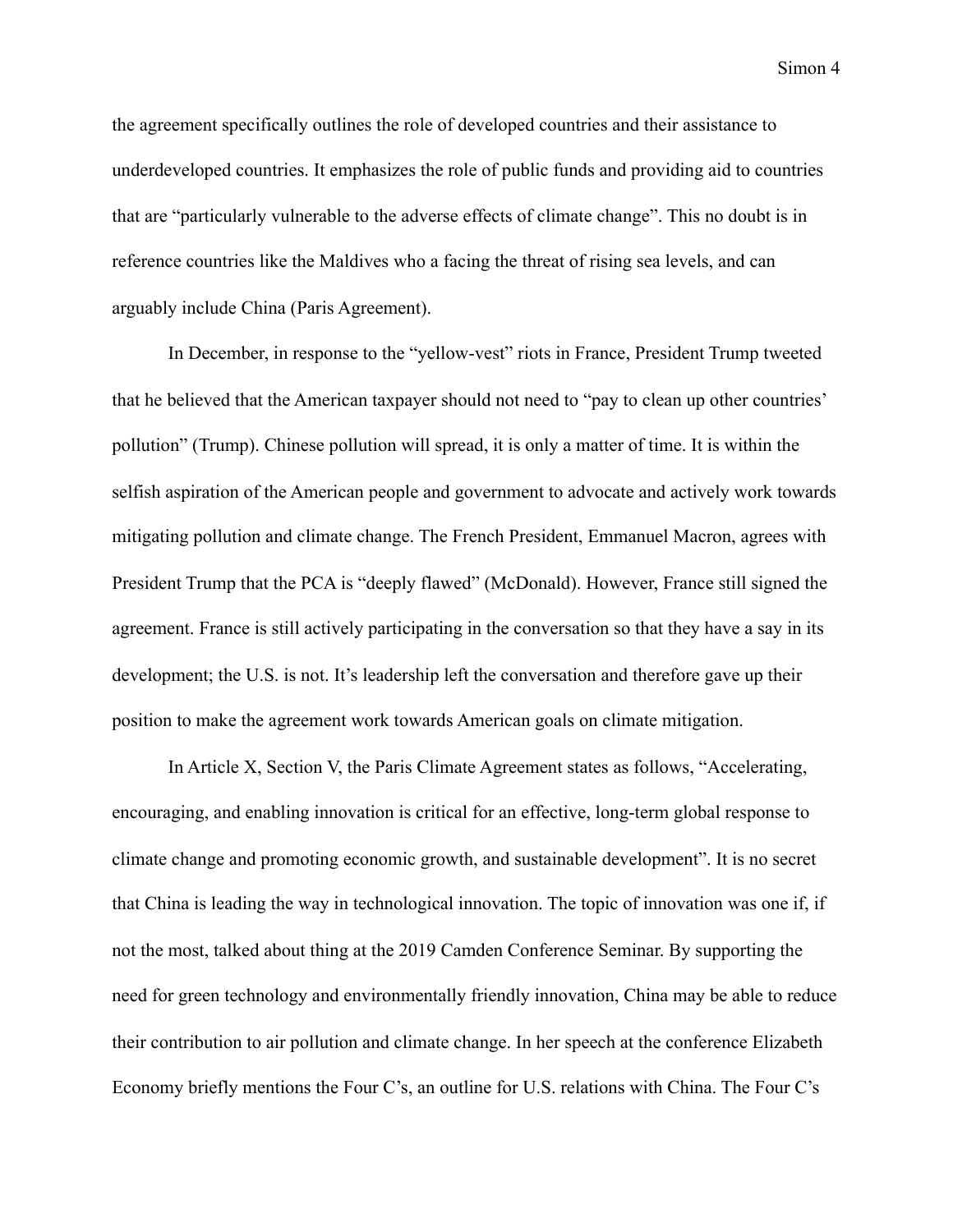are cooperate, coordinate, compete, and counter (Economy). These mostly apply to American foreign policy, but they can also apply to climate mitigation. Through PCA participation the United States could increase its competition with China with green-technology innovation which would be economically beneficial for both countries, as well as working towards mitigating the effects of climate change.

 A future without mitigation is a grim one. If unchallenged, the effects of Chinese air pollution will only make climate change a bigger threat. In the area of Beijing-Tianjin-Hebei, the average PM2.5 measurement, a measurement of air particulates, is ten times the World Health Organization's dictated safe level. These levels effect 100 million people who live in that region of China (Preen). While China does put in place policies to combat their air pollution, there is little enforcement. A report from the South China Morning Post reported that in China officials have "promised to crack down on regions that fail to meet targets, regardless of weather, but it remains unclear what punishments they will face" (SCMP). Fourteen districts in Hebei failed to meet their goals for 2018, but there is little to know on whether or not they actually had to pay newly implemented fines. China needs to follow through with the enforcement of their mitigation and control policies (SCMP). In his presentation at the 2019 Camden Conference, Ma Jun said that "the barrier to pollution control [in China] is weak enforcement" (Jun). He argues that local governments are more worried about their GDP than the environment (Jun). If that were to flip to fit the Triple Bottom Line: "people, planet, profit", it would be a breath of fresh air, literally.

 The influence held by China and the United States is vast and cooperative efforts between the two powers is beneficial economically and culturally. The United States should acknowledge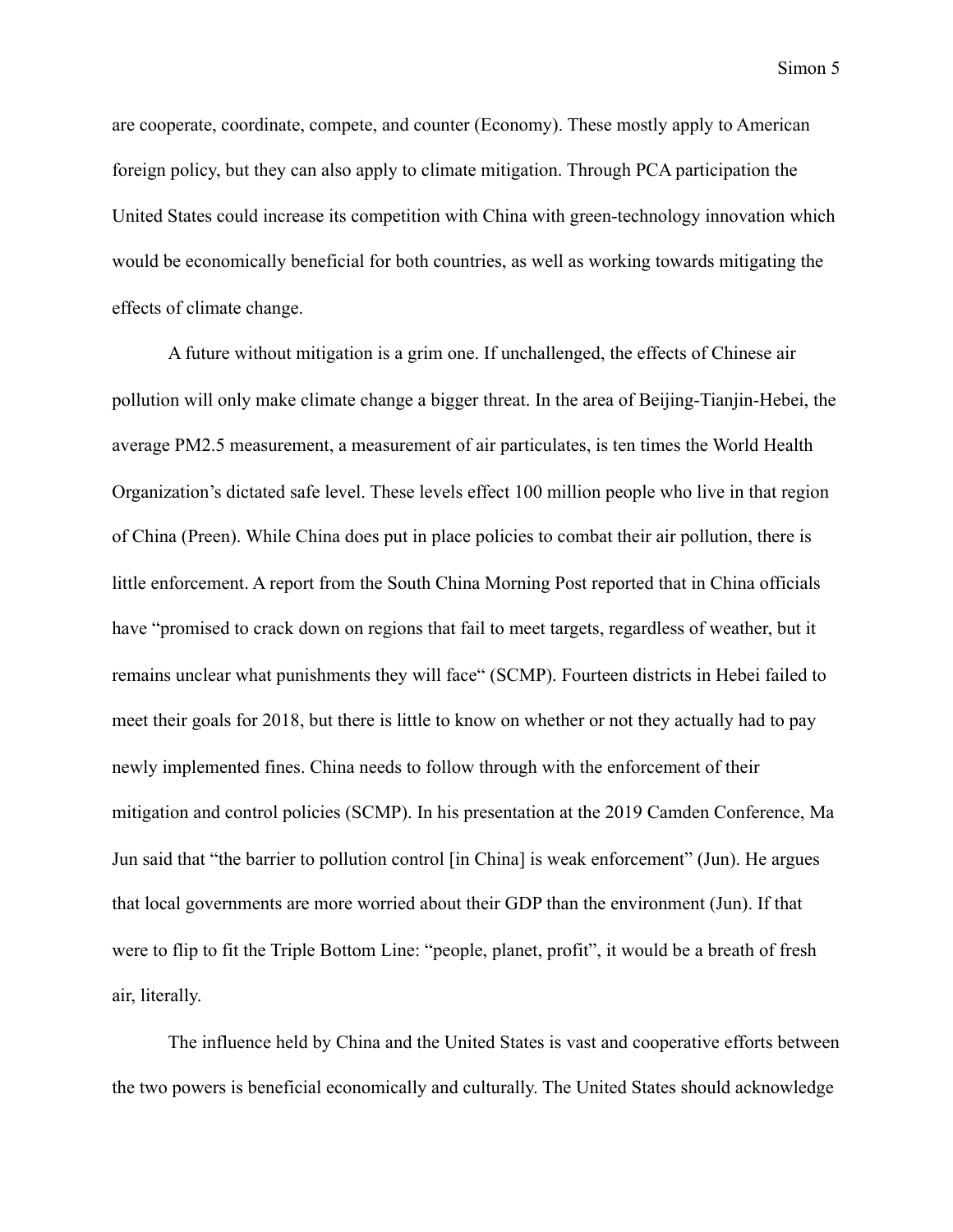the international effects of climate change and take a more active role, globally, to mitigate the threat. They can do this by rejoining the Paris Climate Agreement, this way, anything the U.S. views as "flawed" in the agreement can be molded to closer fit their standards, instead of removing themselves altogether. The United States has to take part in this important conversation. Then, and only then, can countries successfully work together to mitigate climate change. This may mean coordinating for a greener Belt and Road Initiative (BRI), especially in regions that are vulnerable and do not have the proper funds or means to deal with emission control from the BRI. By cooperating, the future of the world will far less smog filled. The U.S. working with China through an international agreement will create healthy competition for both countries to develop green technology and boost both of their economies. Countering the effects of climate change should be considered one of, if not the, most important issue that all countries face together, despite their differences. Finally, Ma Jun said it best during his panel at the conference, "doing more in China will do more for the world".